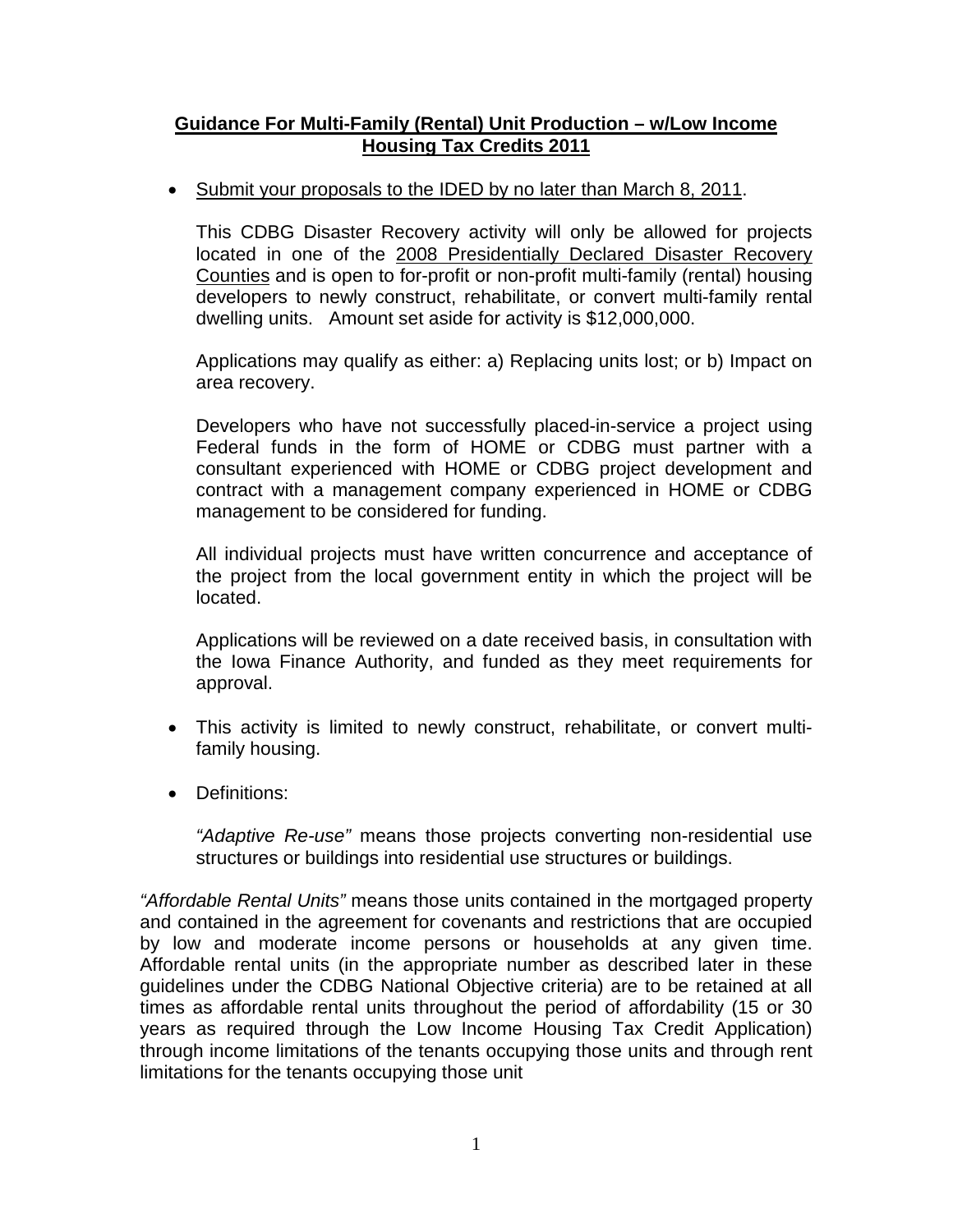*"Crosscutting Regulations" means Federal regulations which have applicability across other Federal programs and include HUD's Lead Safe Housing Regulations, Rights and Fair Housing, Labor Standards for projects with 8 units or more, Acquisition and Relocation and are requirements of this program.*

*"Project"* means a site or sites together with any building or buildings located on a site or sites that are under common ownership, management, and financing and are to be assisted with CDBG Supplemental funds as a single undertaking, and includes all activities associated with the site(s) and building(s).

- Applicants, prior to application submission, need to determine the development team that will be involved in each project and prior to proposal submission to the IDED. Applicants will need to be able to convey the development team members and their respective roles and responsibilities in the proposed projects within the application submitted to the IDED. Development team members may include, but are not limited to:
	- Owner (or eventual owner);
	- Program administrator / overseer from start to finish, including throughout the prescribed period of affordability, if different from the owner;
	- Developer(s) and/or builder(s) of the multi-family (rental) housing;
	- Architectural / Engineering (A/E) or design services, as applicable;
	- Construction Lender(s);
	- Permanent Lender(s), as applicable;
	- Property Manager(s);
	- Energy Rater/Consultant Firm;
	- Other Team Members
- There is a maximum per project cap limitation of \$1,500,000 on the CDBG Disaster Recovery funds.
- There is a maximum per unit development cost cap of \$60,000 on the CDBG Disaster Recovery funds. The maximum per unit cost cap for adaptive re-use types of projects will be \$66,000 on the CDBG Disaster Recovery funds.
- Any and all additional costs of the project above the stated CDBG Supplemental funds limitations of \$1,500,000 shall come from other financial resources. Projects should reflect a Debt Service Coverage Ratio between 1.20 and 1.50 for the first fifteen years of affordability. All other necessary financial resources shall be committed and secured prior to the commitment of CDBG Supplemental funds to the rental project.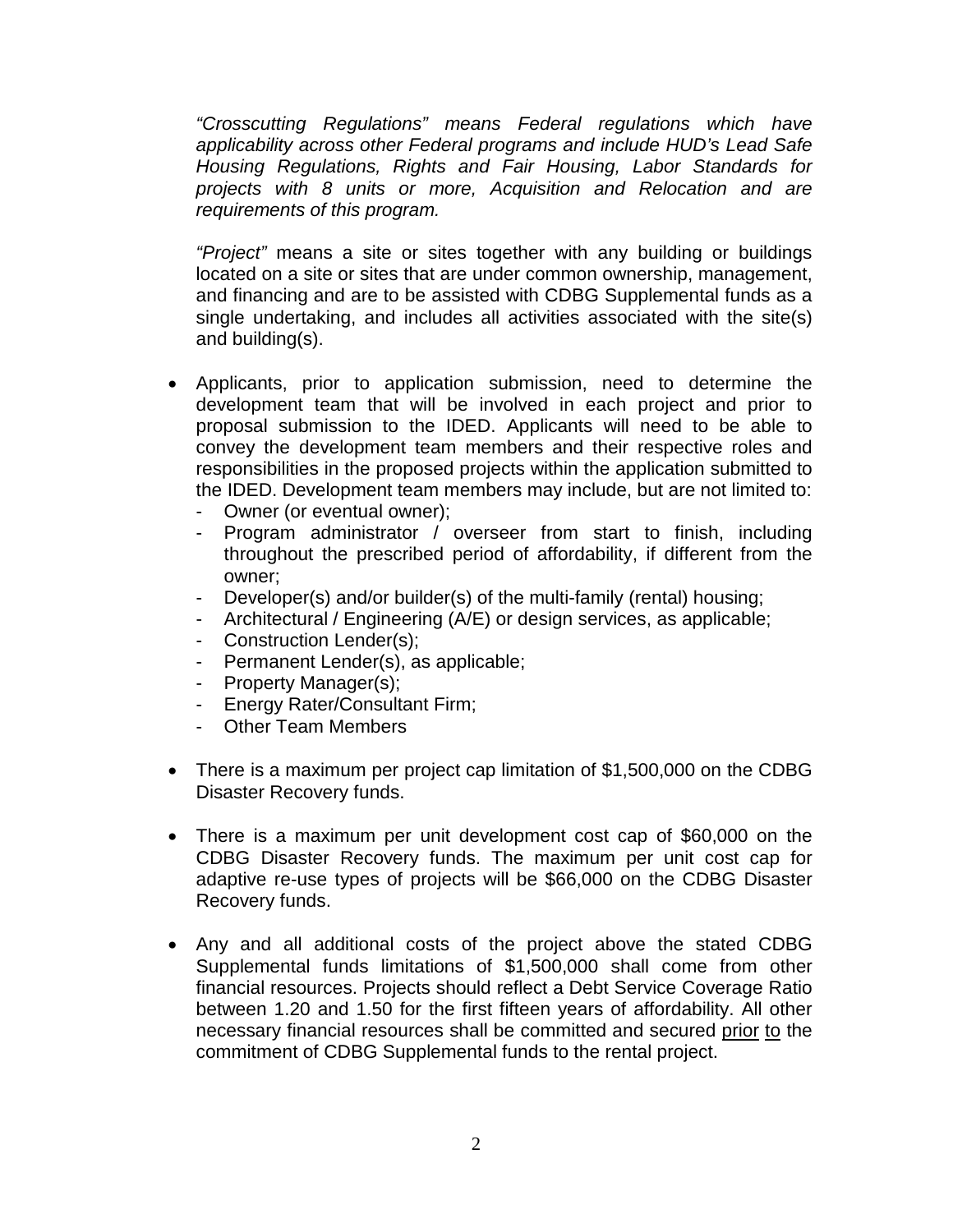- CDBG National Objective All assisted multi-family (rental) new production projects shall meet the national objective of "Primarily benefits persons of low and moderate income – Housing". Effectively, this means that no less than 51% of the rental units in an assisted rental project shall be occupied by persons or households whose incomes are at or below 80% of the area median income limits (LMI) by household size as established by HUD for the jurisdiction in which the rental project is located.
	- 51% of all rental units in the project (rounded up to the nearest whole number) shall be made available to and occupied by a low and moderate (LMI) tenant (e.g., in a thirty-two unit project, seventeen units shall be made available to and occupied by LMI tenants).
	- For rental projects that contain residential units of varying bedroom sizes, to the extent possible, the 51% criteria needs to be applied (i.e., a proportional share) to all sizes (number of bedrooms) of units.

Scattered site projects accomplished as a single undertaking shall take into consideration the individual properties on the various sites when determining national objective compliance (i.e., the 51% criteria).

Mixed use properties will be allowed under this activity under the following conditions:

- $\checkmark$  A unique occupant (with unique EIN/Social Security Number) must occupy each of the applicable residential unit(s) and commercial unit(s).
- $\checkmark$  Each unit must have a unique mailing address.
- $\checkmark$  Each unit must have a separate entrance.
- $\checkmark$  The Residential unit will be required to comply with all HUD rules and regulations (rent and income requirements).
- $\checkmark$  The business unit will be subject to DOB processing.
- $\checkmark$  Square footage of respective spaces (Rental vs Commercial/Business) must be documented. Costs for common space used by both entities (roof, hallways, maintenance space/equipment, etc.) must be allocated based on percent of square footage of each entity.

Following the provision of CDBG Supplemental Funds assistance to a rental project, when all work has been completed and accepted and the mortgage and agreement for covenants and restrictions has been recorded; the 15 year or 30 year (as applicable) term of affordability begins. It is at this juncture (initial occupancy following the provision of assistance) that the appropriate number of units in the project needs to be occupied by the appropriate number of LMI tenants and the subsequent rents limited on those units.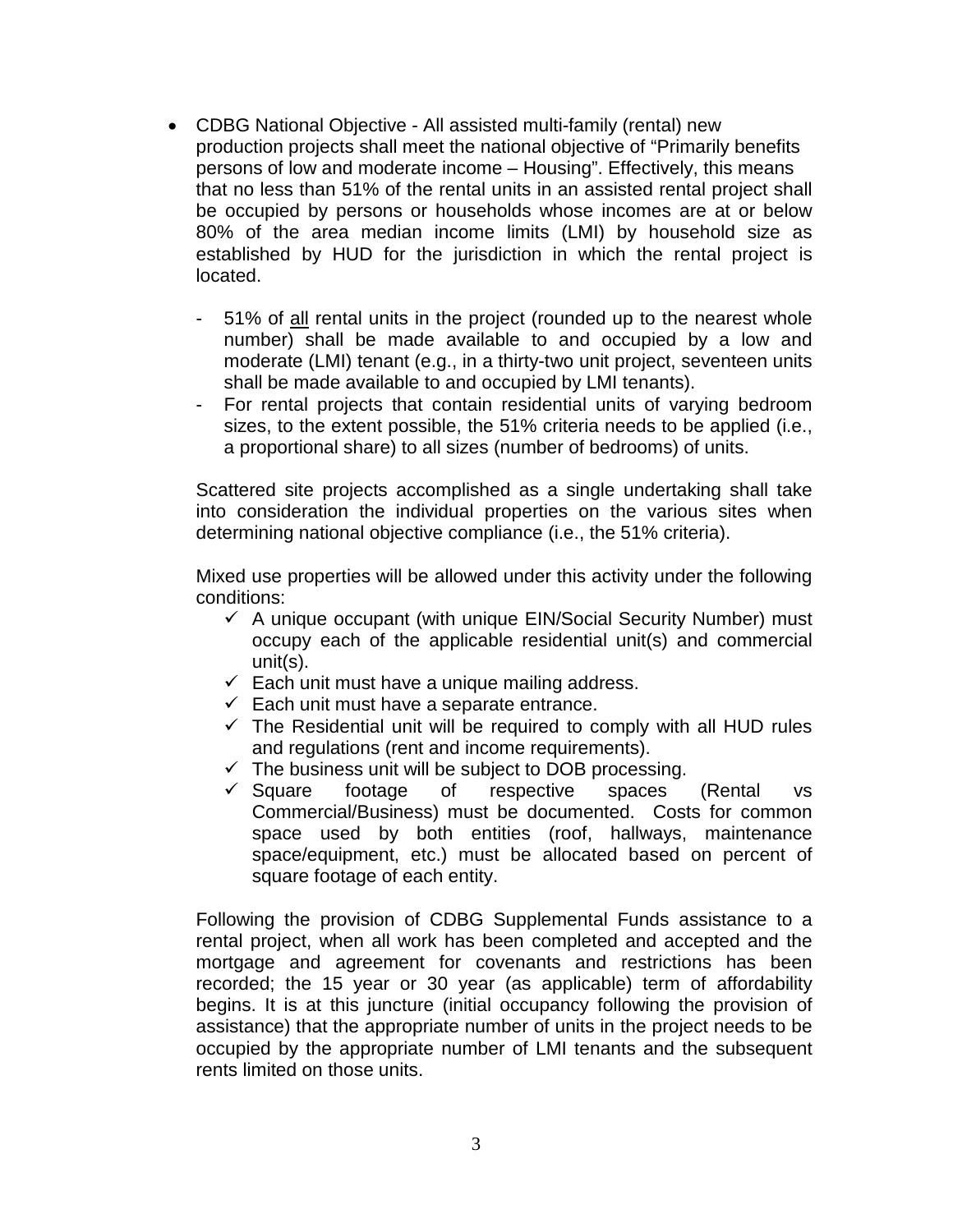- Projects constructed under this activity may result in mixed-income projects, in that, only a percentage (51%) of the total number of units are required to meet the activity income and rent requirements (i.e., the "assisted" units). In the design of projects under this activity, consideration needs to be given to keeping all units in the project, not just the assisted units, consistent with each other in terms of bedroom sizes, square footage, similar design features, similar amenities, etc. This will allow assisted property owners units to maintain the required percentage of assisted units within the project and at the same time be able to use any of the units in the project to meet the required percentage. If unit design is not consistent, applications may be rejected; awards reduced and/or contain other restrictions to ensure appropriate use of funds for affordable units.
- Maximum (gross) rent limits on the CDBG Supplemental Funds assisted (affordable) rental units (by bedroom size) shall not exceed the most current LIHTC 60% rent limits.
- Rental property owners of CDBG Supplemental funds assisted rental projects shall agree to a 15 year or 30 year (as applicable) period of affordability in terms of tenant income restrictions (limitations) and through affordable rent limitations (controls) on all CDBG Supplemental funds assisted rental units (i.e., the affordable rental units) serving LMI tenants, maintaining the appropriate number of affordable rental units for the entire 15 year or 30 year (as applicable) period of affordability.

Long-term affordability requirements shall be secured through an agreement for covenants and restrictions that ride with the assisted rental property owner's land.

Throughout the period of affordability, assisted rental property owners shall ensure that the appropriate number of rental units remains affordable to, and are occupied by, income eligible and verified LMI tenants. All assisted rental units shall be subject to the maximum rent limitations (by bedroom size) applicable to all assisted rental units for the entire 15 year or 30 year (as applicable) period of affordability. Applicants will need to identify who will be responsible for the long-term affordability requirements and oversight for all funded new construction multi-family (rental) projects.

• Throughout the period of affordability, assisted rental property owners shall agree to periodic reporting requirements and compliance monitoring and/or inspections (for tenant incomes and rents on the affordable units, appropriate unit mix, property standards compliance, tenant demographics, etc.).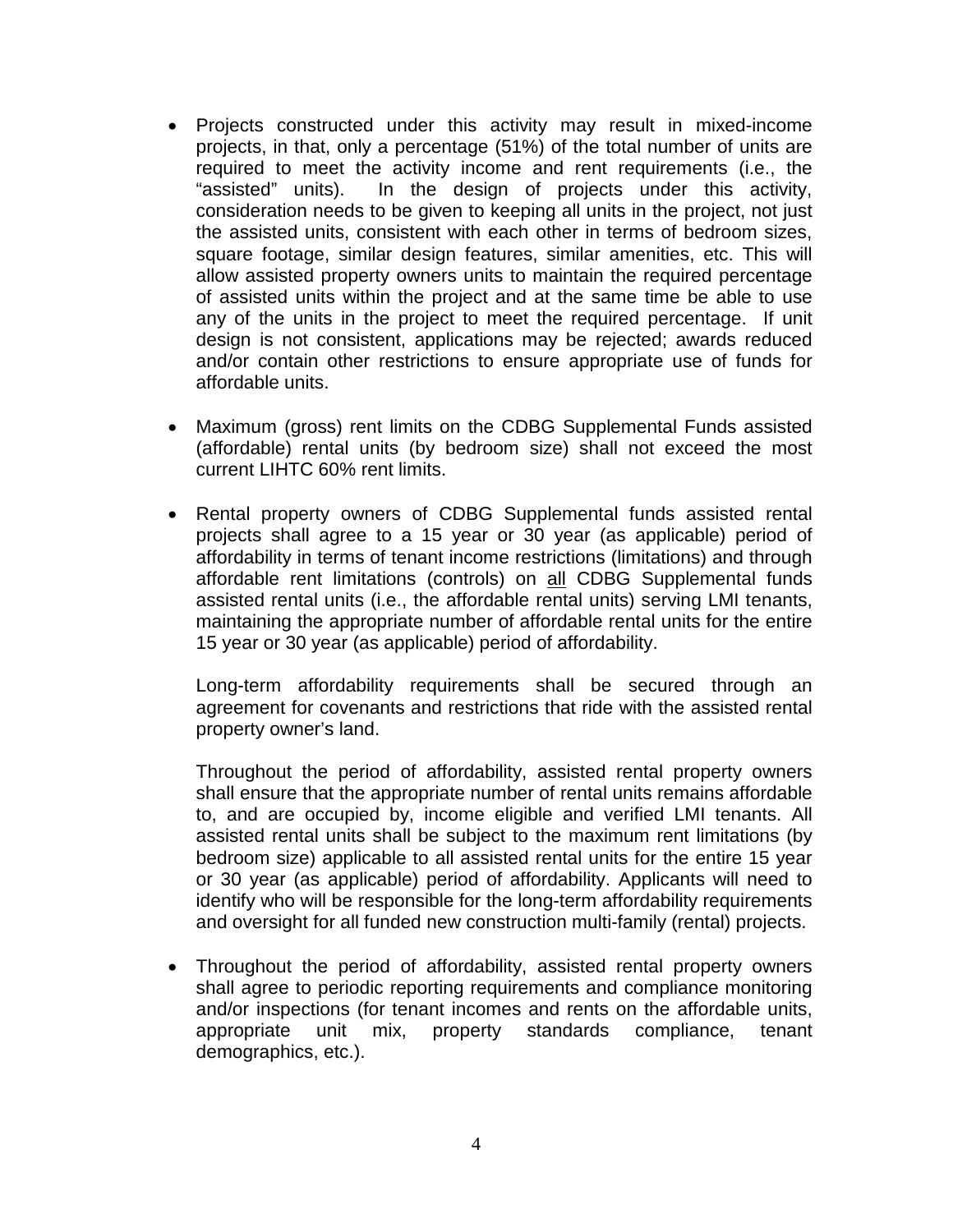- The CDBG Supplemental funds subsidy amount provided must be secured as a mortgage lien on the assisted multi-family property.
- The CDBG Supplemental funds deferred loan may be recorded in junior position to the principal conventional loan (if there is one). Additionally, recipients must maintain their assistance security agreements in the above-stated recording position throughout the 15 year or 30 year (as applicable) period of affordability.
- Form of assistance The form of financial assistance (CDBG funds) will be a 15 year or 30 year (as applicable) zero percent (0%) deferred loan (non-receding), payable in full at the end of the 15 year or 30 year compliance period.

Upon mutual agreement and consent between the IDED and the originally assisted rental property owner; the assisted rental project may be sold or transferred, but, only if the new purchaser agrees to continue with the terms of the loan agreement and the agreement for covenants and restrictions, to complete the remainder of the 15 year or 30 year (as applicable) period of affordability (tenant income and rent limitations on 51% of the rental units).

- Multi-family dwelling units under this activity shall not be constructed in a 100-year flood plain or within buy-out areas (those buying out properties in a 100-year flood plain), known or proposed. No adaptive re-use multifamily proposals located within the 100-year flood plain will be allowed under this activity.
- All multi-family units shall be designed and constructed in accordance with all locally adopted and enforced building codes and standards. In the absence of any locally adopted and enforced building codes or standards, the requirements for new construction will be based on the Iowa State Building Code. The requirements for conversion, rehabilitation and historic will be based upon the Iowa's Minimum Housing Rehabilitation Standards.
- It is the IDED's goal to utilize the CDBG Supplemental Funds in a manner that results in green-built, sustainable multi-family structures. All multifamily housing shall meet the requirements of the Iowa Green Streets Criteria. All proposals must submit a completed Green Development Plan and Checklist.
- Lots (land) on which to construct the multi-family housing proposed need to be identified and where possible site control (not ownership) obtained, prior to application submission, and be identified (property address and